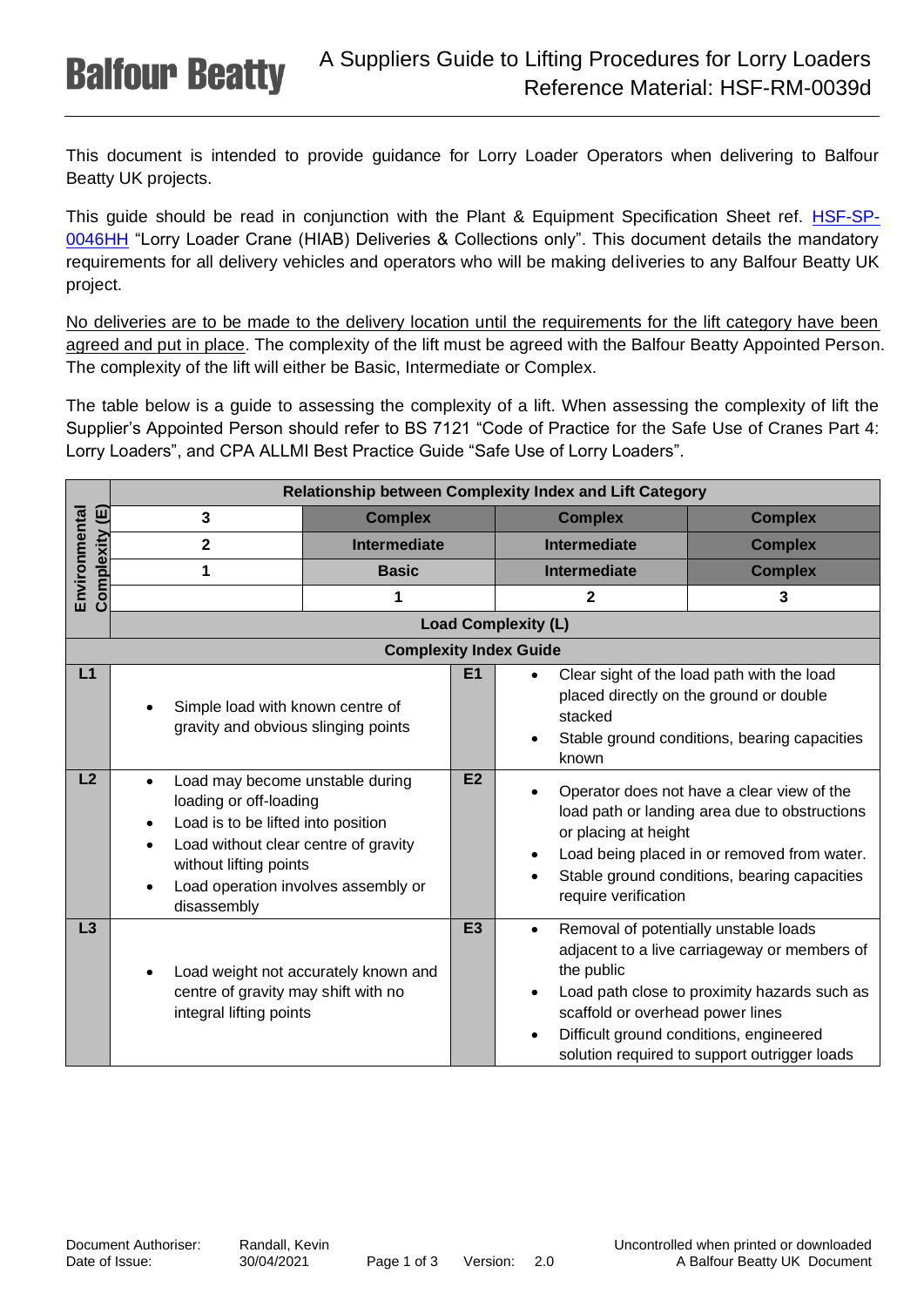The requirements of the supplier for each level of complexity are detailed below:

|                                                                                                                                                                                                                                                                                                                                                                                                                                                               | <b>Lift Category</b> |                   |                |
|---------------------------------------------------------------------------------------------------------------------------------------------------------------------------------------------------------------------------------------------------------------------------------------------------------------------------------------------------------------------------------------------------------------------------------------------------------------|----------------------|-------------------|----------------|
| <b>Requirement</b>                                                                                                                                                                                                                                                                                                                                                                                                                                            | <b>Basic</b>         | Inter-<br>mediate | <b>Complex</b> |
| A Lift Plan must be prepared by the Supplier's Appointed Person (who<br>must be competent and hold a valid CPCS, ALLMI or NPORS (CPCS)<br>Appointed Person qualification). The Lift Plan can be generic but must<br>be suitable for the materials being offloaded and must also provide<br>details on stabiliser loadings. The Lifting Plan must be appraised by a<br><b>Balfour Beatty Appointed Person or Crane / Lift Supervisor prior to</b><br>delivery. |                      |                   |                |
| Risk Assessments applicable to the safe operation of the lifting<br>processes must be provided, attached to the lift plan and available in<br>the vehicle at all times.                                                                                                                                                                                                                                                                                       |                      |                   | ✓              |
| Evidence of operator competency either CPCS, ALLMI or NPORS<br>(CPCS) Operator, Thorough Examination certificates and current<br>inspection report for all lifting accessories and equipment must be<br>provided.                                                                                                                                                                                                                                             |                      |                   |                |
| The Supplier's Appointed Person must prepare a task/site specific Lift<br>Plan and Safe System of Work which will include a detailed drawing.<br>The Lifting Plan must be appraised by a Balfour Beatty Appointed<br>Person prior to delivery.                                                                                                                                                                                                                |                      |                   | $\checkmark$   |
| The designated offloading area must be assessed by the Supplier's<br>Appointed Person with regards to ground conditions and out rigger pad<br>requirements.                                                                                                                                                                                                                                                                                                   |                      | ✓                 |                |
| The Supplier's Appointed Person must be present during the Lifting<br>operations. This must be the same person who drew up the Lift Plan.                                                                                                                                                                                                                                                                                                                     |                      |                   | ✓              |

## **Combining roles**

In certain circumstances, it might be possible to combine some of the roles of members of the lifting team where they have the required competency and can undertake these roles without having any of their decisions affected/biased due to other responsibilities.

The combination of roles must be authorised by the Appointed Person and recorded in the Lift Plan.

|                          | <b>Role</b>             | <b>Lift Category</b>     |                     |                |  |
|--------------------------|-------------------------|--------------------------|---------------------|----------------|--|
| <b>Activity</b>          |                         | <b>Basic</b>             | <b>Intermediate</b> | <b>Complex</b> |  |
| Planning                 | <b>Appointed Person</b> | Required                 | Required            | Required       |  |
|                          | <b>Appointed Person</b> | Not essential            | May be required     | Required       |  |
|                          | <b>Crane Supervisor</b> |                          | Roles may be        | Required       |  |
| <b>Lifting Operation</b> | Operator                | Roles may be<br>combined | combined            | Required       |  |
|                          | Slinger/Signaller       |                          | Required            | Required       |  |

## **Competence requirements table**

|           | Basic          | Intermediate   | <b>Complex</b>       |
|-----------|----------------|----------------|----------------------|
| Appointed | ALLMI, CPCS or | ALLMI. CPCS or | <b>CPCS or NPORS</b> |

| Document Authoriser: |  |
|----------------------|--|
| Date of Issue:       |  |